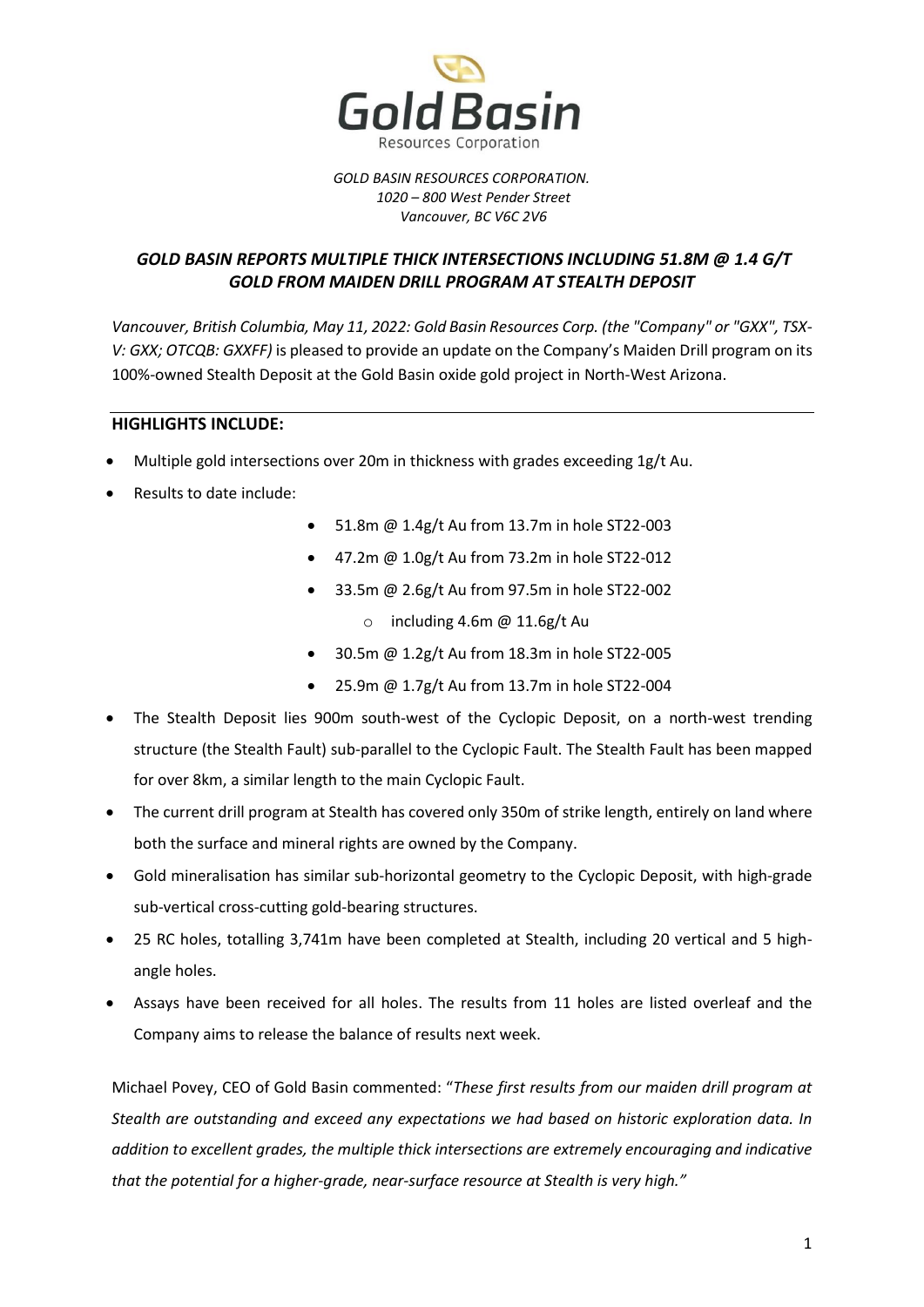| <b>HOLE ID</b> | FROM (m) | WIDTH (m) | <b>GRADE</b> (g/t Au) |
|----------------|----------|-----------|-----------------------|
| ST22-001       | Surface  | 12.2      | 3.2                   |
| ST22-001       | 89.9     | 24.4      | 0.8                   |
| ST22-002       | 18.3     | 15.2      | 1.7                   |
| ST22-002       | 97.5     | 33.5      | 2.6                   |
| Incl.          | 108.2    | 4.6       | 11.6                  |
| Incl.          | 111.3    | 1.5       | 25.8                  |
| ST22-003       | 13.7     | 51.8      | 1.4                   |
| Incl.          | 13.7     | 9.1       | 3.6                   |
| ST22-004       | 13.7     | 25.9      | 1.7                   |
| Incl.          | 15.2     | 16.7      | 2.4                   |
| ST22-005       | 18.3     | 30.5      | 1.2                   |
| ST22-006       | 76.2     | 24.4      | 1.0                   |
| Incl.          | 80.8     | 6.1       | 2.1                   |
| ST22-007       | 16.8     | 51.8      | 0.4                   |
| ST22-008       | 33.5     | 21.3      | 0.8                   |
| ST22-012       | 73.2     | 47.2      | 1.0                   |
| ST22-014       | 77.7     | 19.8      | 0.5                   |
| ST22-014       | 108.2    | 7.6       | 0.4                   |
| ST22-014       | 121.9    | 9.1 (EOH) | 0.4                   |
| ST22-015       | 48.8     | 50.3      | 0.94                  |

**Table 1:** Gold Basin - Significant Drillhole Intersections from Maiden Stealth Deposit 2022 Drill Program. All intersections are true width.

.

The drilling completed at the Stealth oxide gold deposit is focussed on confirming historical drilling intercepts and testing both lateral and depth extensions of the known gold mineralisation. Results from the current drill program have been very encouraging, with broad intersections of gold mineralisation in multiple holes. Of particular note is **hole ST22-003, which intersected 1.4g/t gold over 51.8m from 13.7m, demonstrating the excellent continuity of gold mineralisation at Stealth from close to surface.**

The 2022 drill program at Stealth has tested a relatively small area (350m x 150m) of the mapped Stealth Fault, which is over 8km in strike length and remains largely undrilled for most of this extent.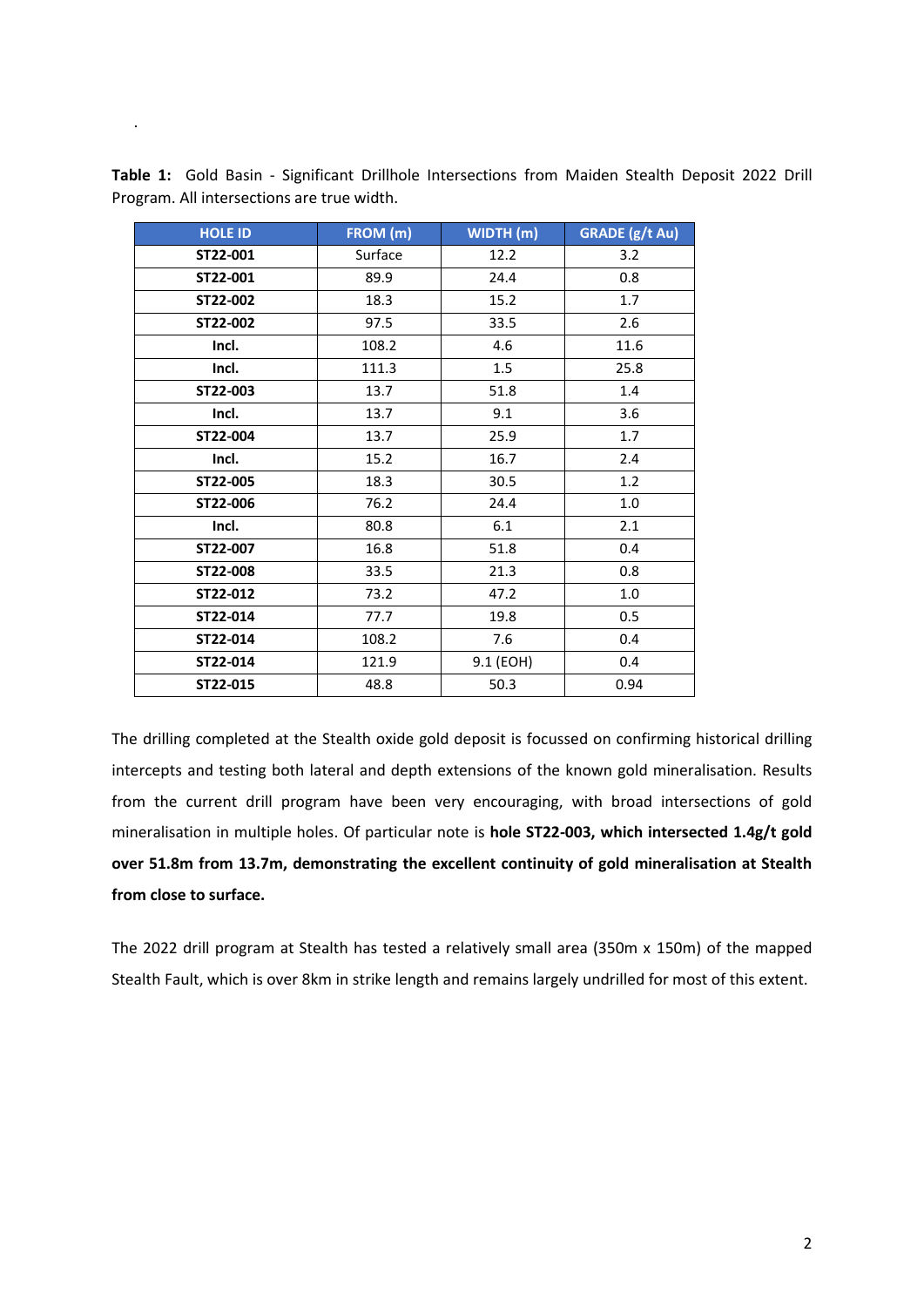

**Map 1:** Drill hole collar locations at Stealth Deposit 2022 Program in relation to Red Cloud Deposit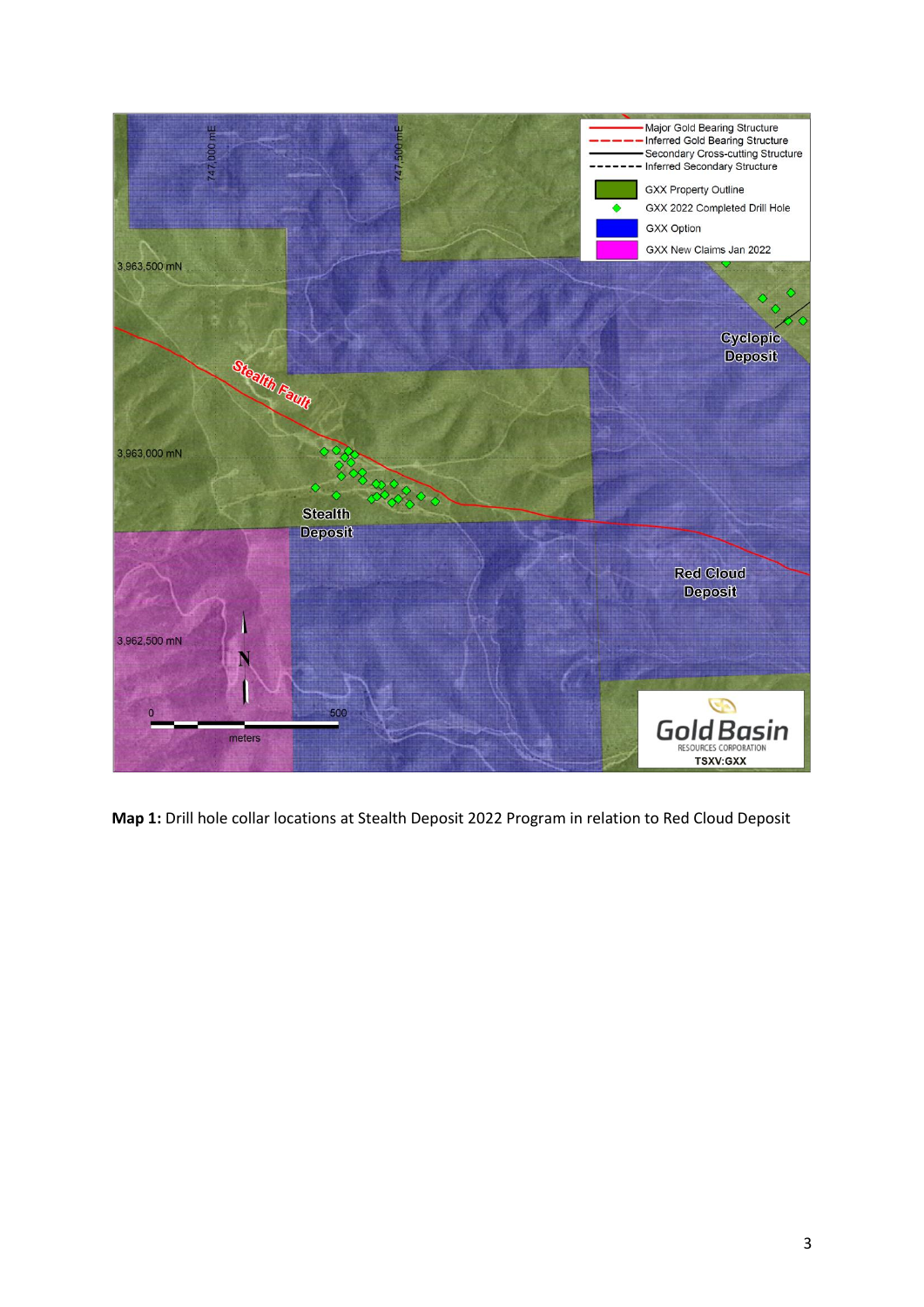

**Map 2:** Drill hole collar names and locations at Stealth Deposit 2022 Program

## **Background**

The Gold Basin oxide-gold project is located in North-West Arizona, within 1.5-hour's drive of Las Vegas, Nevada, over major highways and paved roads. Gold Basin benefits from excellent accessibility and infrastructure, with high-voltage powerlines running directly from the Hoover Dam hydroelectric plant through the property.

The major features of the project are two sub-parallel regional-scale north-west trending structures, approximately 1km apart, that host the Cyclopic and Stealth deposits, the two major historical gold deposits on the property.

The current 110-hole, ~12,000m drilling program follows up on the excellent results from the 100 hole, ~10,000, Phase I program completed in 2020-21. The current program is testing multiple targets at the Cyclopic and Stealth deposits.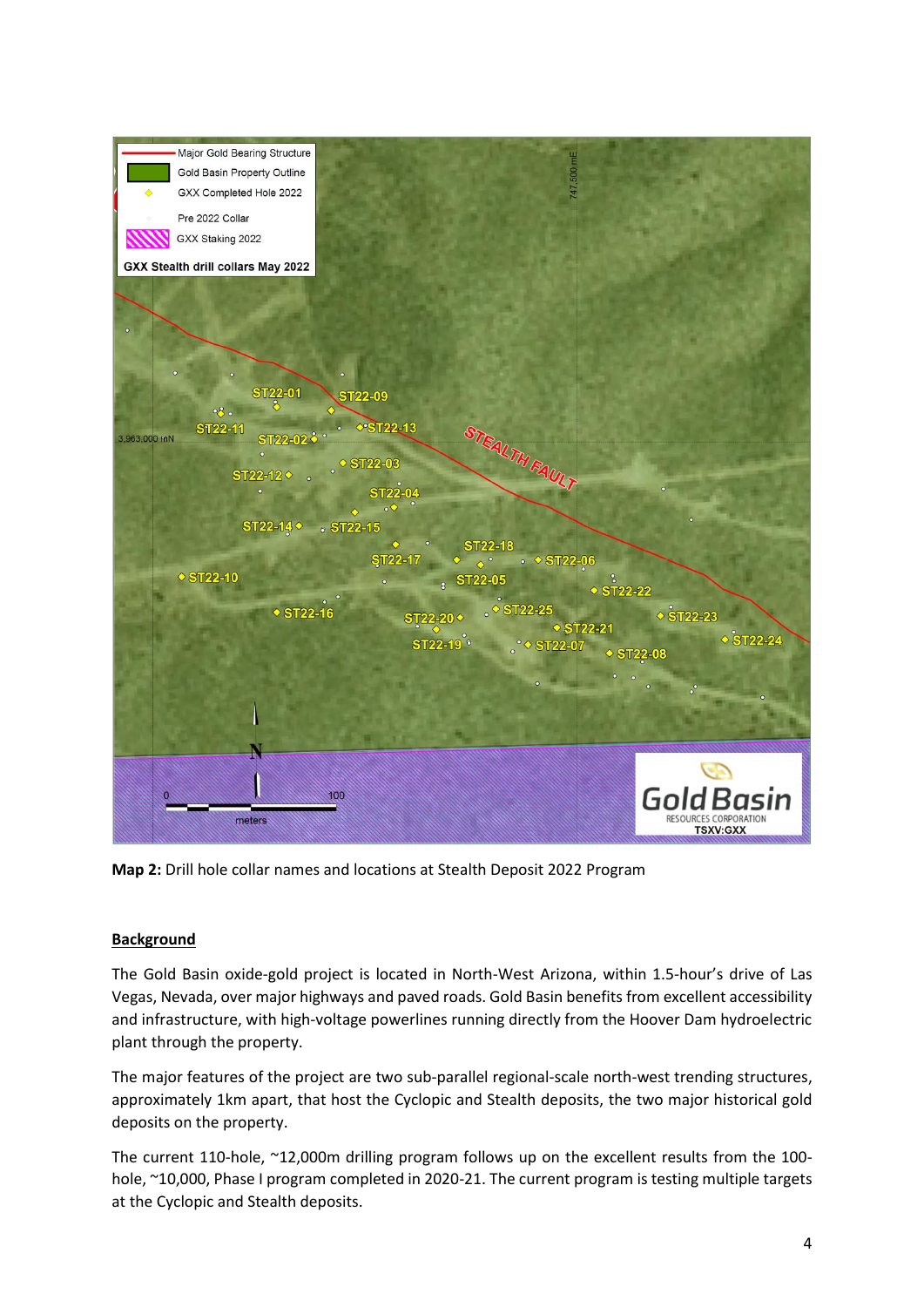Phase I drilling established broad zones of flat-lying gold mineralisation over a 1,500m long by 650m wide area at the Cyclopic in sub-horizontal detachment faults, with higher-grade gold mineralisation in cross-cutting vertical structures. The current drilling at the Stealth deposit is the maiden program for the Company in this part of the project, designed to test previous gold intersections in historical drilling as well as extensions to known gold mineralisation.

## **Quality Control and Quality Assurance**

Gold Basin Resources Corp. initiated the Phase 2 RC drilling program on its Gold Basin property in February, 2022 and has to date drilled 7,018m in 60 holes, with hole depths ranging from 91m to 244m. The majority of holes are vertical and are being drilled with dry air (no injected water or other fluid) using a centre-return hammer.

Samples are collected every 5 feet (1.52m) and are reduced on-site using a triple-tier Gilson splitter, producing a 2kg-3kg assay sample and a 3kg-5kg twin sample that can be used for met testing or reassay work. Coarse blank material, standard reference pulps, and split duplicates are inserted into the sample stream on a 1-in-20 sample basis such that each 23-sample group contains one blank, one duplicate, and one reference pulp. Three standard reference pulps at three different gold grades (0.154ppm, 0.778ppm, and 2.58ppm) are being used. One 1.52m drill interval in every four intervals is weighed in order to monitor recovery.

Assay samples are placed in shipping sacks together with the field inserts upon completion of each hole. After four holes are completed, all assay samples are transported in their respective shipping sacks ALS in Tucson, Arizona by a GXX contractor. Prior to shipping, all samples are maintained under the direct control and supervision of the on-site geological staff.

Upon arrival in Tucson, AZ at ALS (ALS), the samples are prepared using ALS codes CRU-31, SPL-31 and PUL-32 procedures (pulverize 1kg split to 85% passing 75 micron) and fire-assayed for gold using ALS Code Au-AA25 procedure (30gm fire assay with AA finish). ALS also inserts its own certified reference materials plus blanks and duplicates.

## **QUALIFIED PERSON**

Charles Straw, BSc. Geo, a qualified person as defined by National Instrument 43-101, has reviewed the scientific and technical information that forms the basis for this news release and has approved the disclosure herein. Mr. Straw is an Executive Director of the Company.

## **ABOUT GOLD BASIN RESOURCES CORPORATION**

Gold Basin Resources is engaged in the business of mineral exploration and the acquisition of mineral property assets in North America, including the Gold Basin Property located in the Gold Basin Mining District, Mohave County, Arizona, which comprises five mineral rights and 294 unpatented mining claims totalling 30.8 square kilometres. A total of 74 new unpatented claims and an Option to Acquire additional claims has expanded the total land footprint to 40 square kilometres.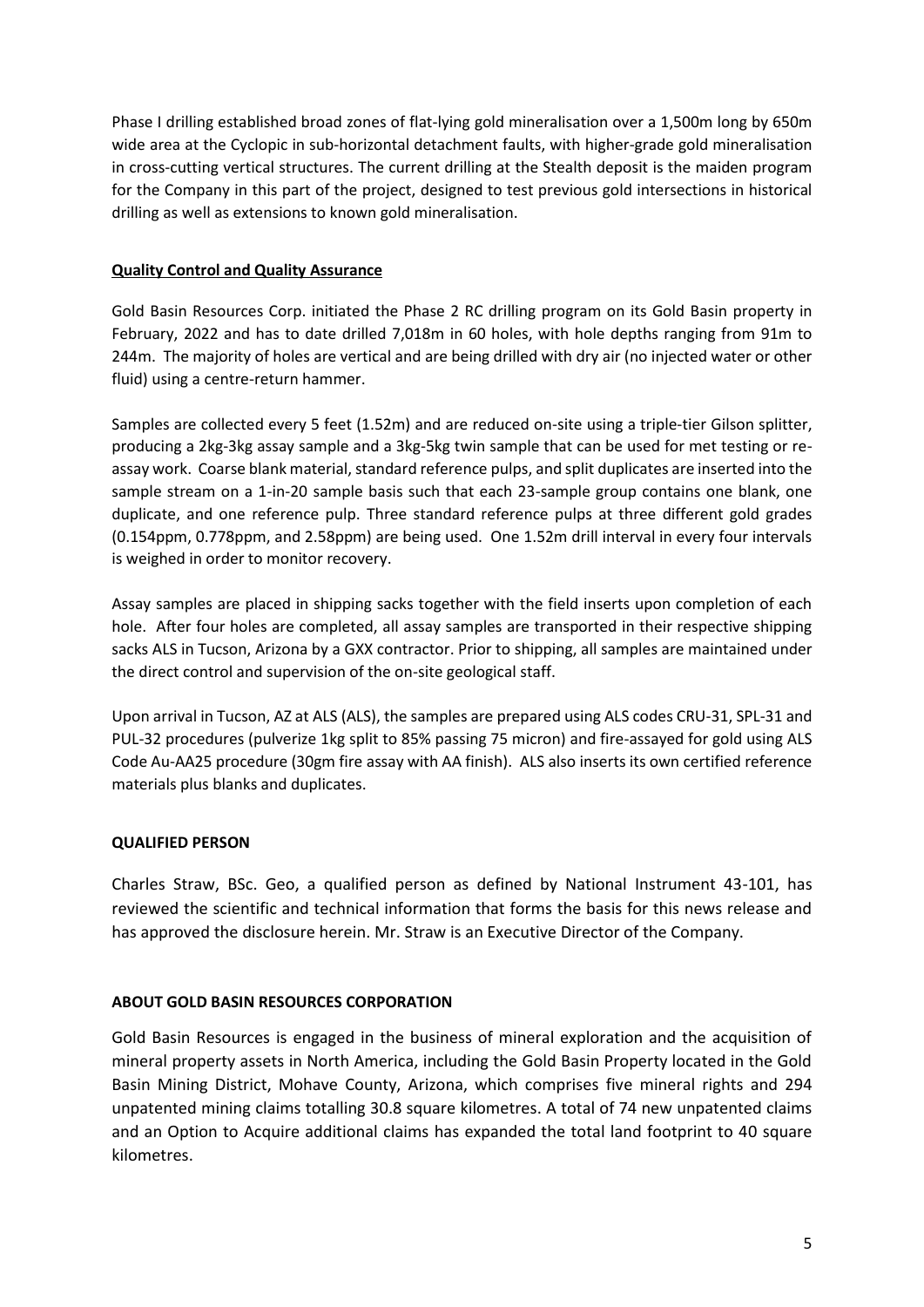On Behalf of the Board of Directors Michael Povey Chief Executive Officer and Director

For further information, please contact: Andrew Mendelawitz, Investor Relations Phone: 1-778-650-5457 Email: Andrew@goldbasincorp.com

### **FORWARD-LOOKING STATEMENTS**

This news release contains forward-looking statements and forward-looking information (collectively, "forward looking statements") within the meaning of applicable Canadian and U.S. securities legislation, including the United States Private Securities Litigation Reform Act of 1995. All statements, other than statements of historical fact, included herein including, without limitation, future results from the comprehensive work program on PQ core from the Cyclopic deposit, the Company's expectation that it will be successful in enacting its business plans, and the anticipated business plans and timing of future activities of the Company, are forward looking statements. Although the Company believes that such statements are reasonable, it can give no assurance that such expectations will prove to be correct. Forward-looking statements are typically identified by words such as: "believes", "will", "expects", "anticipates", "intends", "estimates", "plans", "may", "should", "potential", "scheduled", or variations of such words and phrases and similar expressions, which, by their nature, refer to future events or results that may, could, would, might or will occur or be taken or achieved. In making the forward-looking statements in this news release, the Company has applied several material assumptions, including without limitation, that that there will be investor interest in future financings, market fundamentals will result in sustained precious metals demand and prices, the receipt of any necessary permits, licenses and regulatory approvals in connection with the future exploration and development of the Company's projects in a timely manner, the availability of financing on suitable terms for the exploration and development of the Company's projects and the Company's ability to comply with environmental, health and safety laws.

The Company cautions investors that any forward-looking statements by the Company are not guarantees of future results or performance, and that actual results may differ materially from those in forward-looking statements as a result of various factors, including, operating and technical difficulties in connection with mineral exploration and development activities, actual results of exploration activities, the estimation or realization of mineral reserves and mineral resources, the inability of the Company to obtain the necessary financing required to conduct its business and affairs, as currently contemplated, the timing and amount of estimated future production, the costs of production, capital expenditures, the costs and timing of the development of new deposits, requirements for additional capital, future prices of precious metals, changes in general economic conditions, changes in the financial markets and in the demand and market price for commodities, lack of investor interest in future financings, accidents, labour disputes and other risks of the mining industry, delays in obtaining governmental approvals, permits or financing or in the completion of development or construction activities, risks relating to epidemics or pandemics such as COVID–19, including the impact of COVID–19 on the Company's business, financial condition and results of operations,